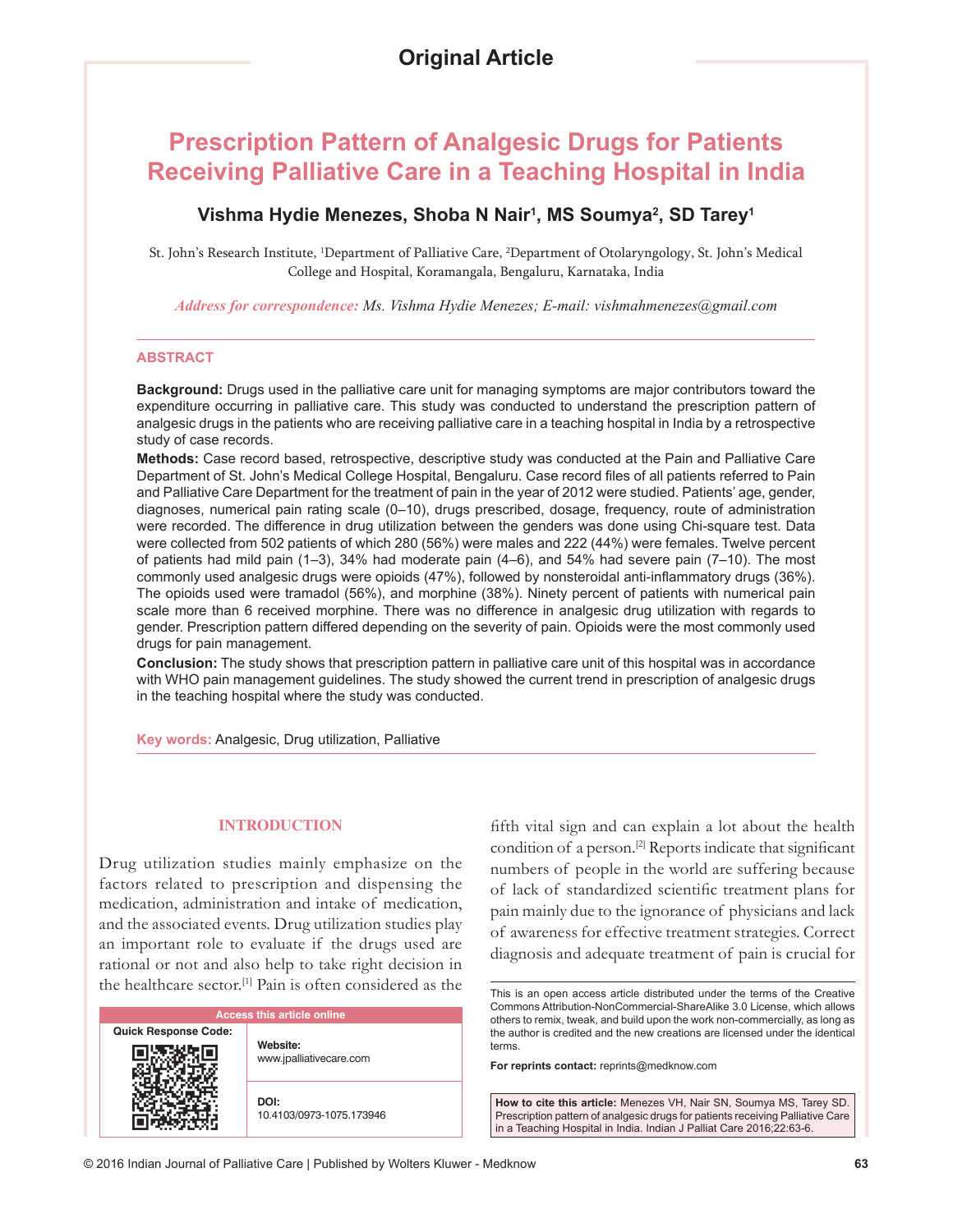the well-being of the patients suffering from acute and chronic pain.[3]

The aim of palliative care is to provide the highest quality of life possible for patients with their disease conditions. In this endeavor, pain management plays a vital role. It helps patients to be pain‑free or helps insufficient control of the pain, so that pain does not hamper with their ability to function or detract from their quality of life.<sup>[4]</sup> Pain management is beneficial to the patients in various aspects. In cases of patients with acute postoperative pain treated with adequate analgesic schemes, improved outcomes have been found. In patients with chronic pain, pain management can help to maintain or to improve quality of life.<sup>[5]</sup>

#### **METHODS**

A retrospective, case record based descriptive study was conducted at Pain and Palliative care Department of St. John's Medical College Hospital, Bengaluru, India. Case record files of all patients referred to Pain and Palliative Care Department for pain treatment in the year of 2012 (January 1 to December 31) were studied. Patient's age, gender, diagnosis, numerical pain rating scale (0–10), drugs prescribed, were recorded. In numerical pain rating scale 1–3 was considered as mild pain, 4–6 as moderate, 7–10 as severe pain.<sup>[6]</sup> Use of drugs for pain management with regard to age and numerical pain rating scale was ascertained in terms of percentage.

#### **RESULTS**

Data were collected from 502 patients of which 280 (56%) were males and 222 (44%) were females. Out of 502 patients, 32 patients belonged to the age group of 10–20 years, 87 patients belonged to the age group of



**Figure 1:** Age and gender distribution of patients who received analgesic drugs (*n*=502 **Figure 2:** Causes of pain in palliative care patients

21–40 years, 218 patients belonged to the age group of 41–60 years and 165 patients were 61 and above years old. Maximum patients who received analgesic drugs in Palliative Care Department were of age group 41–60 years. In the age group of 41–60 years, 107 were male patients and 111 were female patients. There was no difference in analgesic drug utilization with regards to gender. Age and gender distribution of patients who received analgesic drugs is shown in Figure 1.

Mild pain was reported by 60 (12%) patients, moderate pain was reported by 170 (34%) patients and severe pain was reported by 272 (54%) patients. For cancer-related pain 354 (70.5%) patients visited Palliative Care Department, followed by 63 (12.5%) patients for neuropathic pain due to amputation, trigeminal neuralgia, multiple sclerosis, etc. In our study, 3.5% of the patients with viral and fungal infection visited Palliative Care Department for the treatment of pain, which mainly included patients with human immunodeficiency virus infection and herpes infection. Different causes of pain in palliative care patients are shown in Figure 2.

A total of 360 patients were prescribed nonsteroidal anti-inflammatory drugs (NSAIDs). Opioids were prescribed to 322 patients, anticonvulsants to 92 patients. Tricyclic antidepressants (TCAs) were prescribed to 52 patients and corticosteroids to 92 patients. Prescription of different groups of analgesic drugs for different age groups is given in Table 1.

In our study, 57.1% (36 of 63) of patients with mild pain received paracetamol as the analgesic drug. In case of moderate pain, 56.9% (111 of 195) patients received paracetamol followed by  $42.1\%$  (82 of 195) patients received tramadol. Out of 244 patients with severe pain 67.6% (165 of 244) of patients have received paracetamol and 63.5% (155 of 244) of patients have received morphine. Tramadol was received by 54.5% (133 of 244) patients

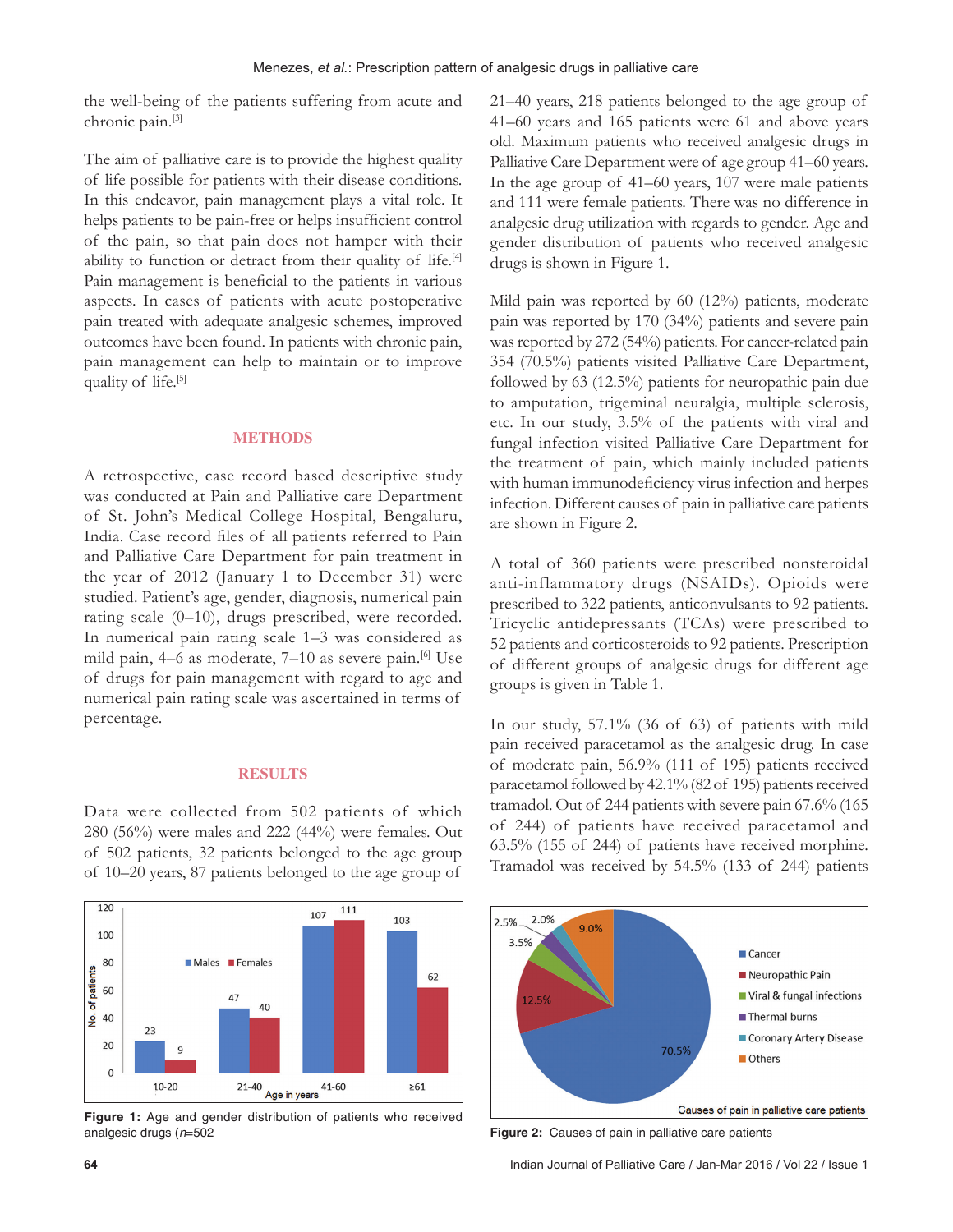with severe pain. Our study showed 17 patients (7%) with severe pain and 6 patients (3.1%) with moderate pain had received pethidine for a short duration. The patients who received pethidine were patients with burns. Prescription of various analgesic drugs based on pain rating scale is given in Tables 2‑4.

Two fixed drug combinations were used. Prescription of fixed drug combinations of analgesic drugs among patients is shown in Table 5.

#### **DISCUSSION**

This study revealed that majority of the patients who received palliative care for pain had reported severe pain. The demographic results of patients over a period of 12 months revealed that majority of the patients who received palliative care were of age group 41–60 years. The major cause for pain among patients who visited palliative care unit was cancer. According to WHO pain ladder (1986) in mild pain, nonopioids  $\pm$  adjuvants (include TCA, anticonvulsants, and steroids) are recommended. In moderate pain, weak opioids  $\pm$  nonopioids  $\pm$  adjuvants and in severe pain, strong opioids  $\pm$  nonopioids  $\pm$  adjuvants are recommended.[7]

## **Table 1: Prescription of various groups of analgesic drugs for different age groups (***n***=502)**

| Age                    |     |     |    | Opioids NSAIDs TCAs Anticonvulsants Corticosteroids |                |
|------------------------|-----|-----|----|-----------------------------------------------------|----------------|
| $1-20(n=32)$           | 26  | 28  | 5  | 3                                                   | $\overline{2}$ |
| $21 - 40(n=87)$        | 59  | 58  | 16 | 26                                                  | 12             |
| $41-60(n=218)$         | 146 | 153 | 19 | 38                                                  | 31             |
| $\geq 61(n=165)$       | 91  | 120 | 12 | 25                                                  | 15             |
| Total patients (n=502) | 322 | 360 | 52 | 92                                                  | 60             |

NSAIDs: Nonsteroidal anti-inflammatory drugs, TCAs: Tricyclic antidepressants

| Table 2: Prescription of opioids based on<br>numerical pain rating scale |             |           |           |  |  |
|--------------------------------------------------------------------------|-------------|-----------|-----------|--|--|
| Pain scale                                                               | Opioids (%) |           |           |  |  |
|                                                                          | Morphine    | Tramadol  | Pethidine |  |  |
| Mild $(n=63)$                                                            | O(0)        | 2(3.2)    | O(0)      |  |  |
| Moderate $(n=195)$                                                       | 44(22.5)    | 82(42.1)  | 6(3.1)    |  |  |
| Severe $(n=244)$                                                         | 155(63.5)   | 133(54.5) | 17(7.0)   |  |  |

Our study revealed that 64.14% patients received opioids as analgesic drugs. In our study, tramadol was the most frequently prescribed opioid. Different factors contribute toward the widespread use of tramadol by the prescribers, primarily the knowledge regarding tramadol's effectiveness. The other important factor is a lower incidence of respiratory depression shown in tramadol when compared with other opioid agonists.<sup>[5]</sup> In our study, 63.5% of patients with severe pain had received morphine. A study by Thota *et al*. had shown 52% of patients had received correct dose of morphine. Morphine was received by 31.5% of the patients with severe pain.<sup>[7]</sup> Our study showed an association between strength of analgesic and intensity of pain: More intense pain resulted in a stronger drug. In addition to NSAIDs, anticonvulsants and TCAs were prescribed to treat neuropathic pain. Fixed drug combination of tramadol and paracetamol was frequently used to treat mild and moderate pain. Depending on the severity of pain and the improvement after initiating the treatment, doses of the analgesic drugs were adjusted and treatment was modified by addition of analgesics or replacement of one analgesic with another depending on patients' clinical condition.

In our study, paracetamol was the most commonly used NSAID for pain treatment. Axelsson *et al*. in their study have shown that addition of paracetamol to existing opioid therapy had enhanced analgesic effects in cancer patients.[8] Our study showed that for limited number of patients with burns, pethidine was used for short duration. Study conducted by Gallagher *et al*. mentioned the use of pethidine for short duration in patients with burns. Due to the accumulation of a toxic metabolite long‑term use of pethidine is contraindicated.[9]

It has been suggested that a specialist hospital palliative care team can significantly improve pain management. The availability of such teams can help the physicians to evaluate and coordinate the treatment program.<sup>[10]</sup> Appropriate assessment of pain plays a vital role in the appropriate management and relief of pain. Doctors should evaluate the frequency, cause, severity of pain. Healthcare professional should know differentiation between different types of pain. If pain assessment is

#### **Table 3: Prescription of NSAIDs based on numerical pain rating scale**

| Pain scale         | Nonsteroidal Anti-inflammatory drugs (NSAIDs) (%) |            |                   |                |           |             |
|--------------------|---------------------------------------------------|------------|-------------------|----------------|-----------|-------------|
|                    | Paracetamol                                       | Etoricoxib | <b>Diclofenac</b> | Mefenamic acid | Ibuprofen | Aceclofenac |
| Mild $(n=63)$      | 36(57.1)                                          | O(0)       | O(0)              | O(0)           | O(0)      | O(0)        |
| Moderate $(n=195)$ | 111(56.9)                                         | 6(3.1)     | (0.5)             | O(0)           | O(0)      | O(0)        |
| Severe $(n=244)$   | 165(67.6)                                         | 15(6.1)    | 5(2.0)            | 1(0.4)         | 2(0.8)    | 1(0.4)      |

NSAIDs: Nonsteroidal anti‑inflammatory drugs